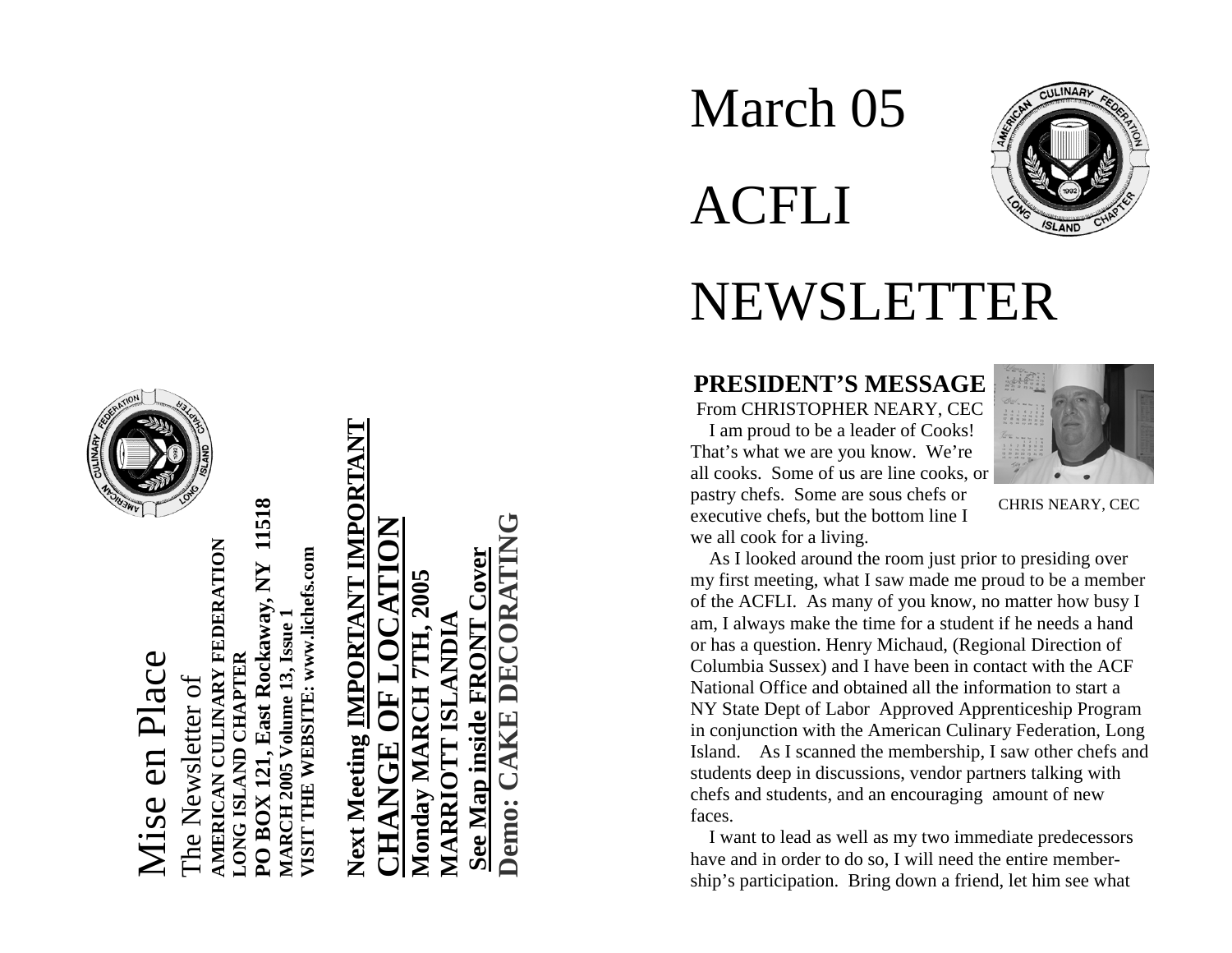## **ACFLI BOARD OF DIRECTORS**

#### **Chairman of the Board**

Stephen À. Bello, CEC, AAC **President** Christopher Neary CEC **Executive Vice President** Vincent Michaels**Vice President** Roland Iadanza**Treasurer** Lisa Zaino**Secretary** Sheryl Gordon **Parliamentarian** Mario Coiro**Trustees** Greg Perosi; Bruce Sher

#### **Directors**

Lawrence Weiss, CCC, CEC Henry Michaud Franko Neretich Jim Quigley, CEC Craig Schneider Richard Simon, CSC, CCE Erik Weiss **Committee Chairs** Membership: John Murphy Junior/Student Membership: Rich Simon Fundraising: Stephen Bello Certification: Larry Weiss Programming: Peter Lessing Placement: Roland Iadanza Merchandizing: Craig Schneider Chef and Child: Nancy Kombert Newsletter: John Murphy Public Relations: Keith Orleans Apprenticeship: Henry Michaud **PLEASE SEE THE ABOVE CHAIR TO VOLUNTEER** 

### DIRECTIONS TO BARRY TECH

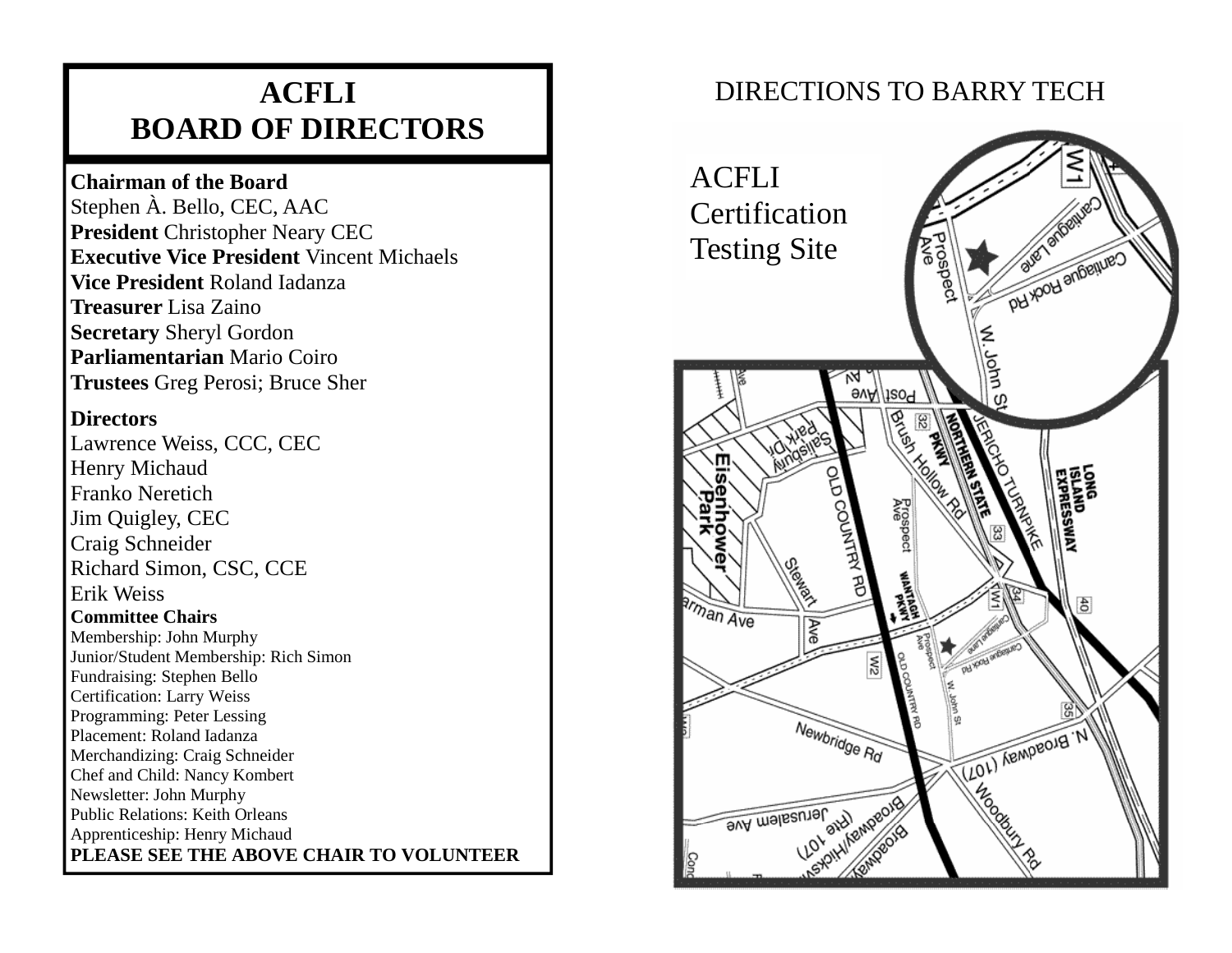| <b>Official Application for</b>               |  |
|-----------------------------------------------|--|
| <b>ACF Long Island Chapter Culinary Salon</b> |  |
| Sponsored by J. Kings Foodservice Profes-     |  |
| sionals                                       |  |
| April 20, 2005                                |  |

| ) Cooking category A-1, A-2, A-3, A-4, A-5<br>Cooking category B-1, B-2, B-3, B-4<br>) Cooking category C-1, C-2, C-3, C-4, C-5 | ) Hot Food / Mystery Basket (category K/ 1-9 Professional Only)<br>() Professional () Student<br>() Professional () Student<br>() Professional () Student |
|---------------------------------------------------------------------------------------------------------------------------------|-----------------------------------------------------------------------------------------------------------------------------------------------------------|
|                                                                                                                                 |                                                                                                                                                           |
|                                                                                                                                 |                                                                                                                                                           |
|                                                                                                                                 |                                                                                                                                                           |
|                                                                                                                                 | Phone # Home _____________Cell_______________ Work____________                                                                                            |
|                                                                                                                                 |                                                                                                                                                           |
|                                                                                                                                 |                                                                                                                                                           |
|                                                                                                                                 |                                                                                                                                                           |
| Application Fee Method () Cash () Check #______                                                                                 | (ACF \$15.00 / NON-ACF \$25.00                                                                                                                            |
| (                                                                                                                               | ) Credit MC, VISA, AMEX Card #_____________________ Exp _/____                                                                                            |
|                                                                                                                                 |                                                                                                                                                           |
|                                                                                                                                 |                                                                                                                                                           |
| Description of Entry. Include picture if possible                                                                               |                                                                                                                                                           |
|                                                                                                                                 |                                                                                                                                                           |
|                                                                                                                                 |                                                                                                                                                           |
|                                                                                                                                 |                                                                                                                                                           |
| Approval of Show Chair                                                                                                          |                                                                                                                                                           |

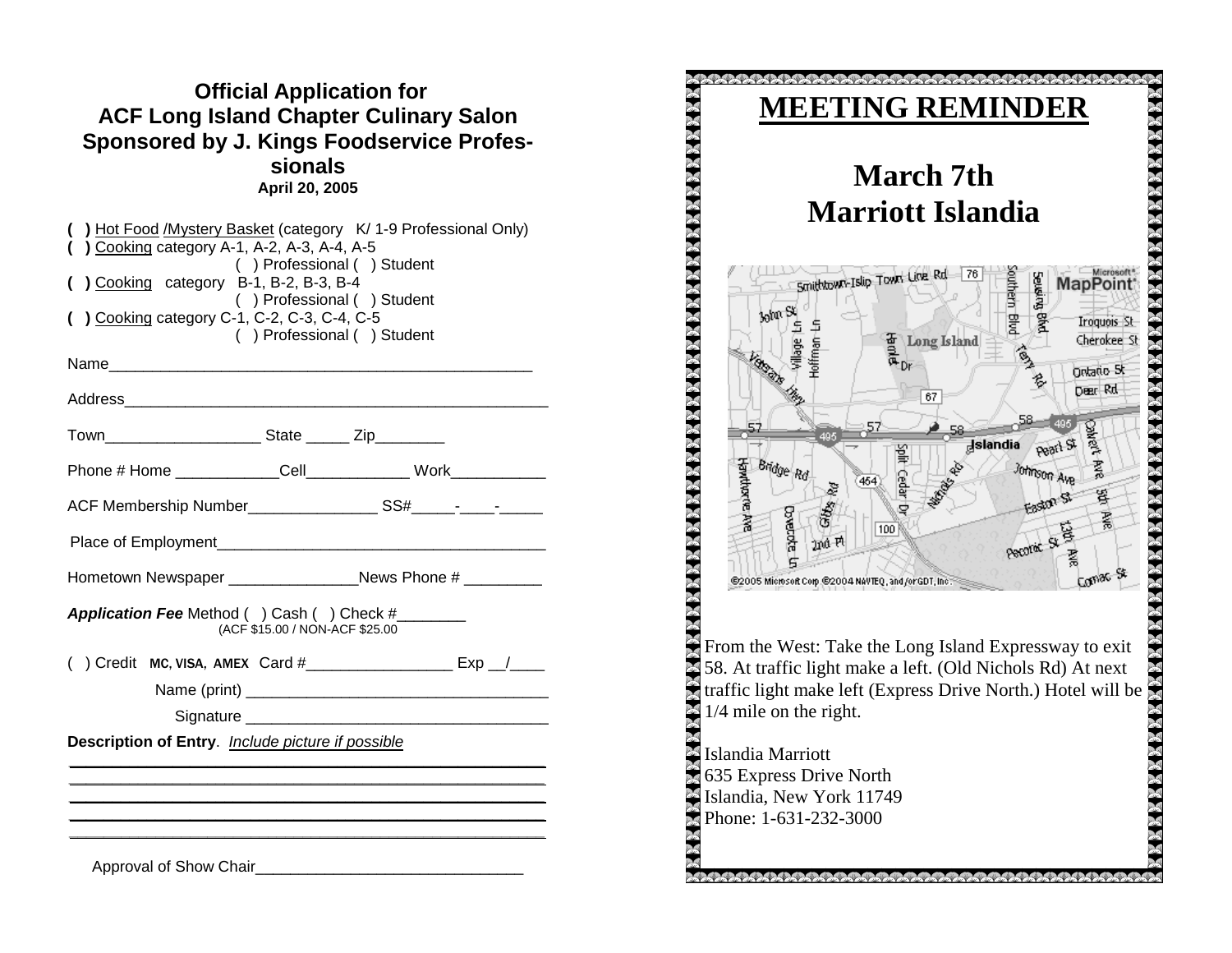we're about. Anyone can get involved on any committee, the chairs all need help. Please, do not be afraid to step up to the plate!

 I might not be as eloquent as Steve, or as luminous as Larry, however I promise you, the membership, that I will work as hard for the ACF as I have for everything else in my life. You will get nothing but straight forward conversation from me, no skirting issues and no bull. I am looking forward to a fun year, a prosperous year, a year full of educational programs, and a year of new friendships being built and old friendships being re-kindled.

I'm looking forward to seeing you all at our next meeting!





*Source*-http://web.sfn.org/content/Publications/ BrainBriefings/tastedetectors.html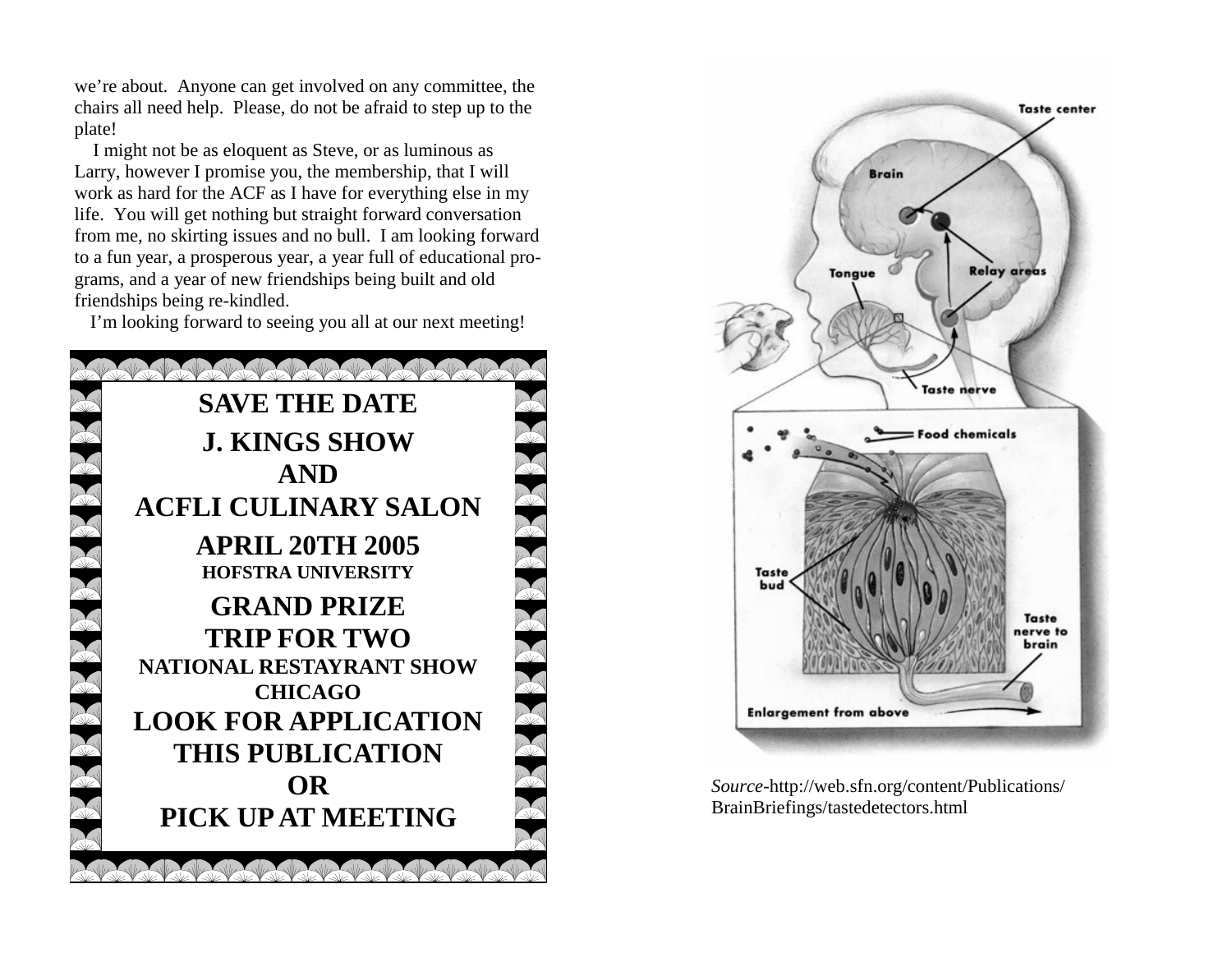our appetite for amino acids. This taste has been known to the Japanese for a long time - but has only recently been recognized by the West. Bacon really hits our umami receptors because it is a rich source of amino acids. Processed meats and cheeses (proteins) also contain glutamate.

 On the way into your mouth, foods are already giving off vapors that waft up into your nose. Once you start chewing, more vapors travel the retronasal route, up the pharynx and into the nasal cavities. At the back of each cavity, the molecules hit the olfactory membrane, a postage stamp-sized patch of yellowish gray tissue. Each membrane contains an estimated 100 million receptor cells, which sounds impressive until you realize that a most dogs reportedly have a billion of these receptor cells. With your eyes closed and your nose pinched tight, you wouldn't be able to tell the difference between, say, a chunk of apple and a chunk of turnip.

 A food's flavor doesn't usually depend on data from a single sense. Smell, touch, sight, and even hearing often come into play, and the best methods of exciting those senses during a meal is the challenge that we undertake as culinary artists. Most successful chefs have developed and refined the ability to transform food into harmonious and appetizing creations to suit the demands of the public,

#### References

- www.cf.ac.uk/biosi/staff/ jacob/
- teaching/sensory/**taste**.html
- users.rcn.com/jkimball.ma.ultranet/ BiologyPages/T/ Taste.html
- http://www.entnet.org/healthinfo/topics/smell\_taste.cfm
- http://www.sff.net/people/mberry/taste.htm

THE EDITOR'S DESK By John Murphy  $88888888888888$  Time's they are a changing! That is the theme of the year so far. Many things in many ways. Hopefully all will be for the betterment of our organization. It was with regrets that the Board of Directors accepted Larry Weiss's resignation. He has decided to step down as President.  $\mathbf{\hat{I}}$  I'm sure we all hope Larry the best as he takes time for the family. Chris Neary is a ready replacement. We were all glad to hear that Larry will remain our Certification Chair and as the Lead Tester of our local Certification Exam schedule. Please see upcoming events if you are interested in scheduling yourself for a practical test. The second change will be the first in a very long time hot food competition being sponsored by J. Kings Food Service. This event is going to become a reality and this year will act as a practice/development competition as we get ready to make next year's an ACF Approved Culinary Event.  **Application left inside back cover, tear out and use.**

 The development of this event into an ACF approved competition will be very important in the continuing development of our chapter on the National Level.

 The series of certification exams will continue to through May so be sure to check the upcoming dates and call or  $\mathbf{\hat{F}}$  email Larry Weiss if you are interested in taking the exam.

 Because of construction at the Marriott Melville remember to keep and eye out for the meeting reminders because  $\star$  the next few months we will be continuing to move around to various venues.

 Also please see the updated list of Board Members and their committee assignments. **See you at the meeting!!** 

\*\*\*\*\*\*\*\*\*\*\*\*\*\*\*\*\*\*\*\*\*\*\*\*\*\*\*\*\*\*\*\*\*\*\*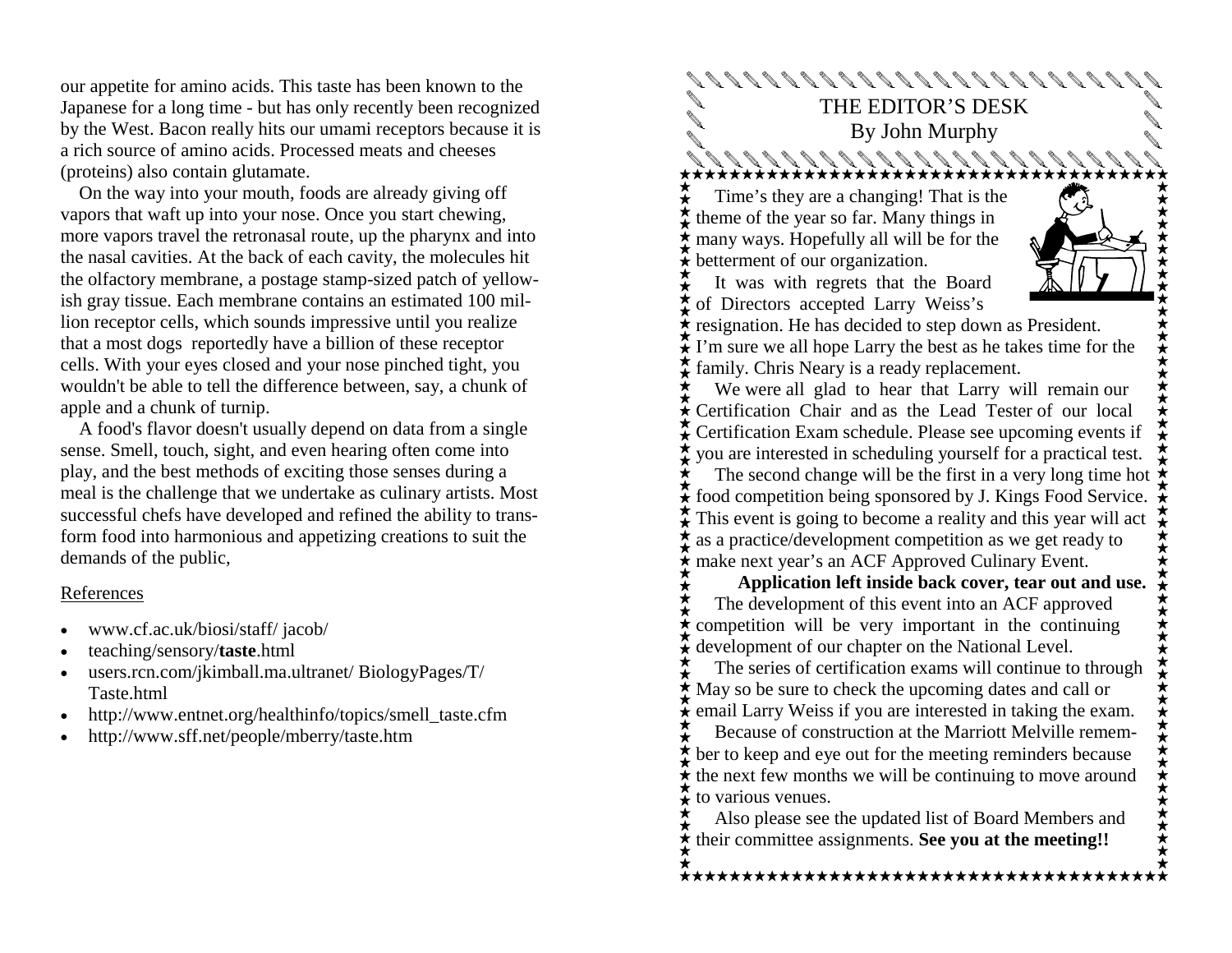#### **Seafood; Fresh or Frozen or FRESH? By Chris Neary, CEC**

 Recently I was in a fellow chef's office talking about the food I have the most passion for, FRESH seafood. We were talking about fresh vs. frozen, the advantages of portion control and the difference between fresh seafood and FRESH seafood. My friend's hands were tied with his choice of purveyors and his director of purchasing told him if he didn't like Fred's Seafood, a private company, he could buy it from his company's nationally approved primary vendor. So he asked me what the difference would be. I told him the fish he was getting from Fred's was fresh but way out of line price wise. Probably because the company was not just a seafood company, but a jobber who sold a little bit of everything.

 If you want FRESH fish, then you buy from a "seafood only" company, because that is their bread and butter, and reputable seafood dealers handle only the freshest and highest quality. The Big Corporations in the industry, (we all know who they are), all claim to have great seafood programs and they sometimes even have great prices, but think about it. You call a national vendor on Sunday for a Monday delivery of tuna. They have been closed since Friday and they put your "fresh" tuna on their truck 200 miles away from here at 2:00 a.m., so you can receive it by mid-morning. The "fresh" tuna you're going to receive is three days old on the inside, and it's still not a great price. I told him to call one of our vendor partner companies, (you all know who they are). They are local seafood dealers with decades of experience who pride themselves on the high quality of their products, their prompt delivery service, competitive pricing and the fact that they are in tune with today's chefs' needs, filleting, portioning and consistency of product.

 By the way, I can purchase portion cut FRESH seafood if I choose for pennies more a pound and still beat the "Big Corporations" frozen portion control product prices. The best part of your local dealer's Monday morning delivery is it was butchered fresh minutes before the truck was loaded and is still bleeding when I inspect it. So just remember, when buying seafood, do you want fresh, frozen or FRESH?

 PS: Something to ponder: Why would you purchase wet scallops over dry scallops? I know, because they're 20% cheaper, right? Wrong. They're pumped! They have 25% water added, it says that right on the container. Not to mention being treated with Tri-poly phosphates, would you want to serve that? So when they hit the heat they throw out the water, don't caramelize, still taste like chemicals and cost you more for an inferior product.

other dry foods. Rinse your mouth and dry your tongue after each test.

 Smell and taste also warn us about dangers, such as fire, poisonous fumes, and spoiled food. Many f lavors are recognized mainly through the sense of smell. If you hold your nose while eating chocolate, for example, you will have trouble identifying the chocolate flavor, even though you can distinguish the food's sweetness or bitterness. This is because the familiar flavor of chocolate is sensed largely by odor. So is the well-known flavor of coffee. This is why a person who wishes to fully savor a delicious flavor (e.g., an expert chef testing his own creation) will exhale through his nose after each swallow.

 Taste and smell cells are the only cells in the nervous system that are replaced when they become old or damaged. Scientists are examining this phenomenon while studying ways to replace other damaged nerve cells. One study estimates that more than 200,000 people visit a doctor with smell and taste disorders every year, but many more cases go unreported.

 As with many of our senses, your senses of taste and smell changes over time. The average adult reportedly has approximately 10,000 taste buds, but children have more, including some dotted along the inside of their cheeks. Infants seem to react instinctively to bitterness and sweetness, though the ability to detect saltiness takes six months or so to develop. Aging usually reduces the amount of taste receptors after the age of 45.

 Taste sensations were traditionally grouped into the 4 familiar categories: salty, sour, bitter, and sweet. Some have suggested, however, that other categories exist as well-most notably umami, the sensation elicited by glutamate, one of the 20 amino acids that make up the proteins in meat, fish and legumes. Glutamate also serves as a flavor enhancer in the form of the additive monosodium glutamate (MSG).**...**We have an absolute need for protein, and amino acids are the building blocks for proteins, so the "new" taste quality umami (pronounced: oo-marmi) which is the meaty, savory taste drives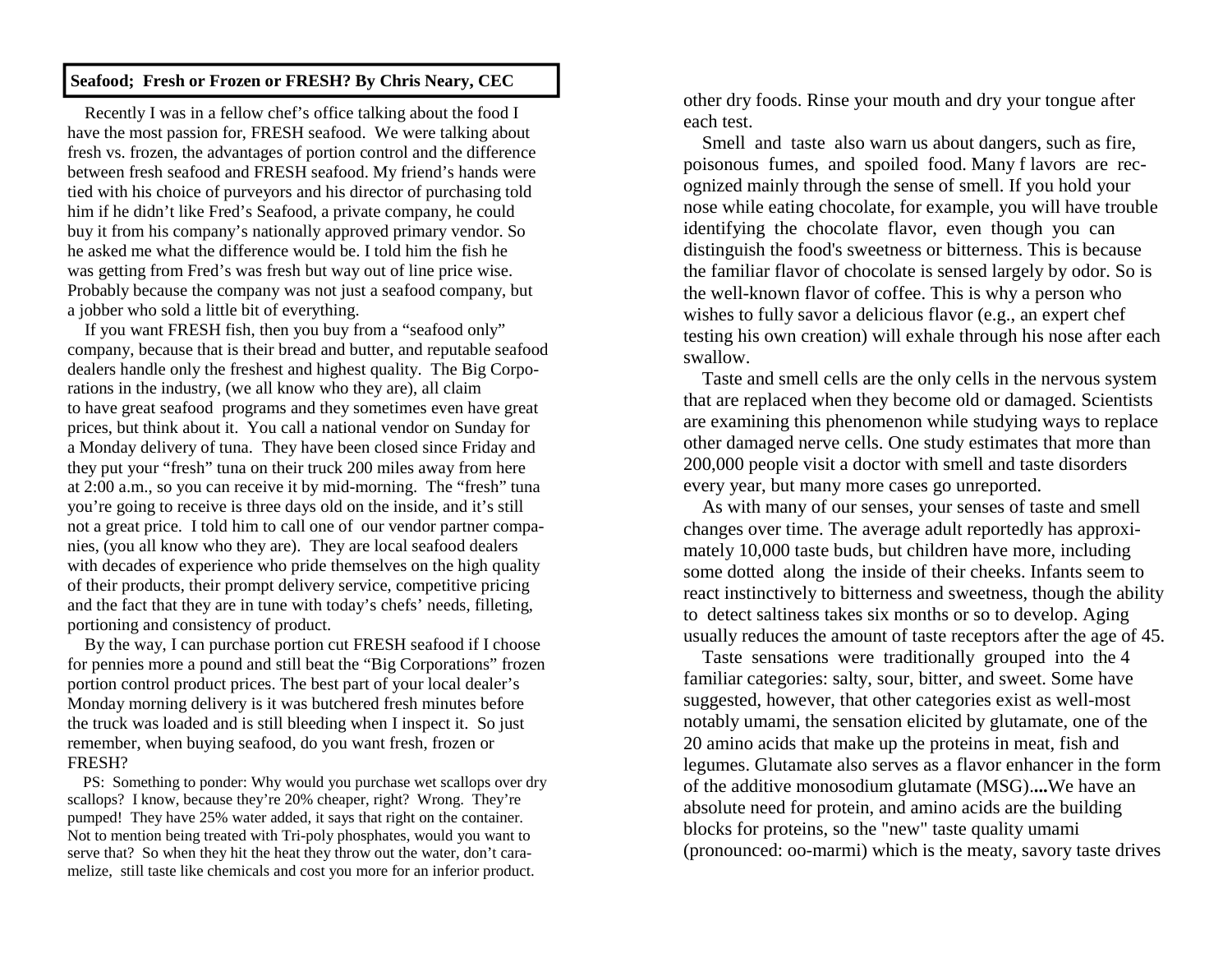#### **A Matter of Taste By Barry Rosenthal, Chef Instructor**

*"Taste, which has as its excitement appetite, hunger and thirst, is the basis of many operations the result of which is that the individual believes, develops, preserves and repairs the losses occasioned by vital evaporation."*  Brillat Savarin

 Taste drives appetite and protects us from poisons. So, we like the taste of sugar because we have an absolute requirement for carbohydrates (sugars etc.). We get cravings for salt because we must have sodium chloride (common salt) in our diet. Bitter and sour flavors have been genetically ingrained to warn us against potential harm. Most poisons are bitter and unsavory food goes sour (acidic).

 Taste is the ability to respond to dissolved molecules and ions (as contrasted with the sense of smell which detects airborne molecules). Humans detect taste with **taste receptor cells**. These are clustered in **taste buds**. Each taste bud has a pore that opens out to the surface of the tongue enabling molecules and ions taken into the mouth to reach the receptor cells inside. A single taste **bud** contains 50–100 **taste cells** representing **all 5** taste sensations (so the classic textbook pictures showing separate taste areas on the tongue are wrong). There are taste buds throughout the oral cavity, even on the upper palate. Any bud is capable of detecting all the basic tastes, although some are more sensitive to a particular taste than to the others. Each taste receptor cell is connected, through a synapse, to a sensory neuron leading back to the brain. The brain conveys this to conscious taste sensation.

 In order for food to have taste, chemicals from the food must first dissolve in saliva. Once dissolved, the chemicals can be detected by receptors on taste buds. Therefore, if there is no saliva, you should not be able to taste anything. To test this theory, dry your tongue with a clean paper towel. Once your tongue is dry, try tasting a few samples of salt, sugar or

#### **The Comfort of Soup** By Stephen Bello CEC, AAC

When I think of soup, I reminisce of my early years as a child. My mom would prepare a batch of her homemade chicken soup for me when I was sick. To this day I can still taste and smell that wonderful pot of soup. In today's age were comfort foods are in abundance, and trendy cuisine fads come and go, the preparation of soup continues to be at the four front of comfort foods.

 As the prelude to a good meal or in some cases the meal itself, soup always makes a memorable and lasting impression. Two of the most important elements in the preparation of a great soup are, quality ingredients and technique. As in all cooking applications there is a thought process that goes into the planning, developing and execution of the soup recipe.

 Stocks are the foundation to all great soups. They are referred to in French as fonds de cuisine, or the foundation of cooking. Without stock, you will never achieve great flavor. Remember that their are no short cuts in cooking.

 Based on seasonality of ingredients, I first establish my ingredient line, and then determine the application relating to those ingredients. I make intelligent decisions from the time I heat my soup pot to the final stages of seasoning. Each step in preparation must be disciplined and respectful for the ingredients that god has given us. I analyze textures in the soup so that each component is harmonious of the other. Then I think about the final stages of presentation. I want my soup to talk; visually I want to stimulate the customer in all senses. The bouquet, the vibrancy of colors, the rising of steam and then…the look on that persons face when they taste all the love and care that went into the preparation of that soup.

continued next page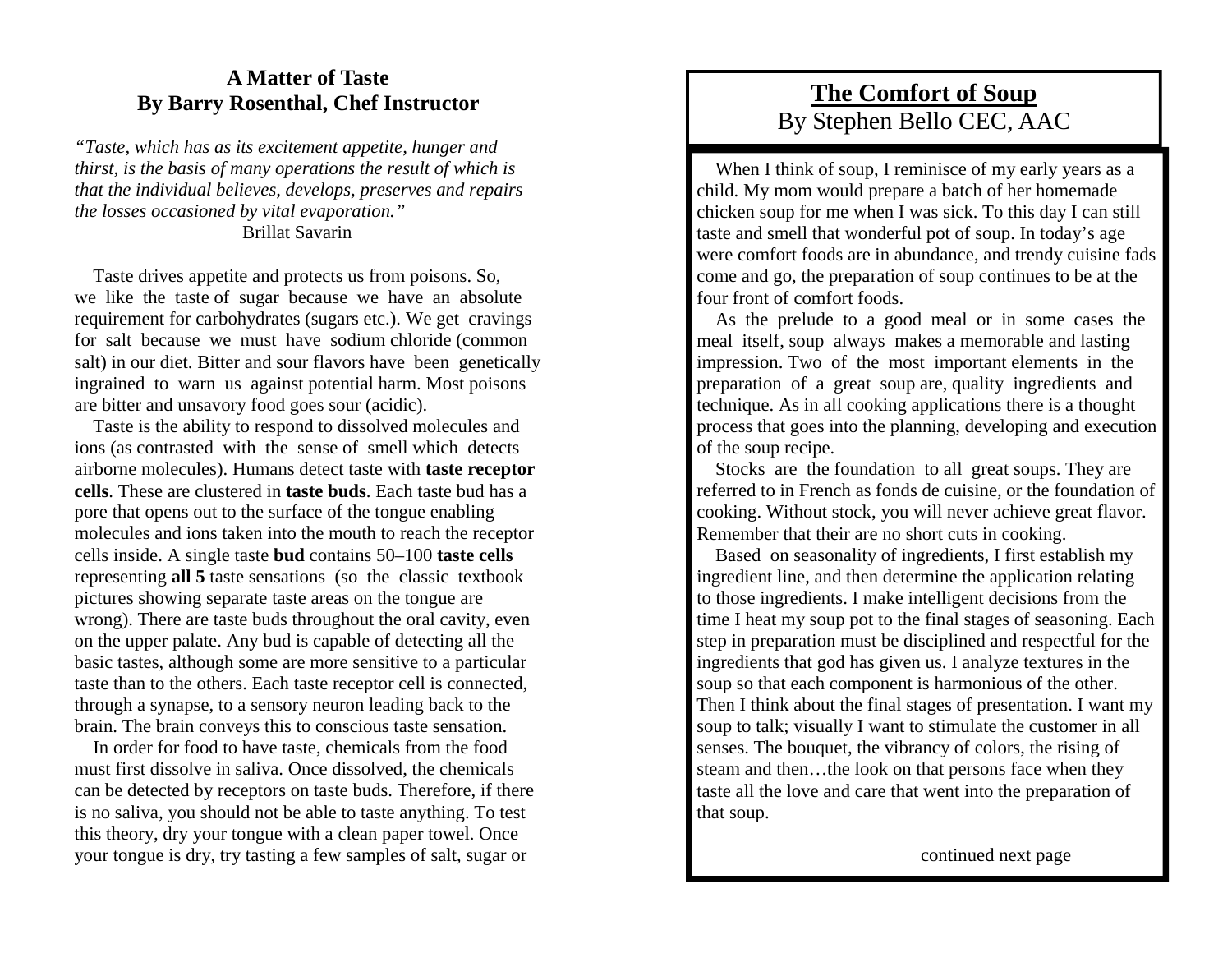"**If you think I sound a little dramatic, your right. I am passionate about cooking. It is the greatest profession in the world" There is no greater pleasure than satisfying people through the application of food."** 

 As a Health Care Chef, food plays a major role in the recovery of patients. Homemade soups have been a great way to deliver nutritionally sound broths, consumes, chowders, bisques, and pureed soups. It gives me the opportunity to give back to our patients what mom gave to me many years ago. That wonderful sense of comfort.

 When in the kitchen be deliberate in everything that you do. Think about why you do what you do. Each day reflect on technique, freshness of ingredients and flavor. The way we conduct ourselves while cooking in our kitchens will leave a lasting impression on your staff. Our profession is an art and a science. It should be treated as such.

 One of my favorite soups is the classic onion soup. It's preparation is simple in terms of ingredients and yet so rich both nutritionally and metaphorically. It has all of the components of a great meal. Rich cheese, the sweet vegetable, the meat broth, its soup and sandwich in one.

### **Culinary Vocabulary Challenge This month's words are:** bagoong [bah-GOONG] yarrow [YAR-oh, YEHR-oh] nameko [NAH-meh-koh] see page after center for answers

- 4. Be a good listener and encourage others to talk about themselves. In Stephen Covey's book The Seven Habits of Highly Effective People, his fifth habit is "Seek first to listen then to be understood". Take the time to listen to other people and get to know them; you will be pleasantly surprised at how it builds a relationship. Nobody wants to associate with people that constantly toot their own horn.
- 5. Talk in terms of others interests. You have heard of the golden rule, well this is the platinum rule; treat others the way they want to be treated. Do that and you can't go wrong.
- 6. Make the other person feel important, and do it sincerely! There is a term that is called WOO, ( winning over others ). Woo is a natural strength that certain individuals have.

 Each one of us is different in our own unique way. Once we identify our strengths and weaknesses we can focus on developing what I call charisma, the ability to inspire others with devotion, enthusiasm and spontaneity. All of us have been impressed with great leaders in history that have been charismatic.

 Try to be that person that lights up a room with a smile, get outside of yourself, change your focus, and become interesting to others. Do these things and it will change your life.

 I am grateful for all of the relationships that I have built over the years. I cherish each and every one of them. I am committed to reinforce those relationships in a positive way each day.

 Many of the members in this great and noble organization have enriched my life personally and professionally. If you invest the time into making a positive impression on people, the results will be tremendous. You will build solid relationships that will last a lifetime.

 Naturally, I will leave you with a quote: "Human beings, like plants, grow in the soil of acceptance, not in the atmosphere of rejection."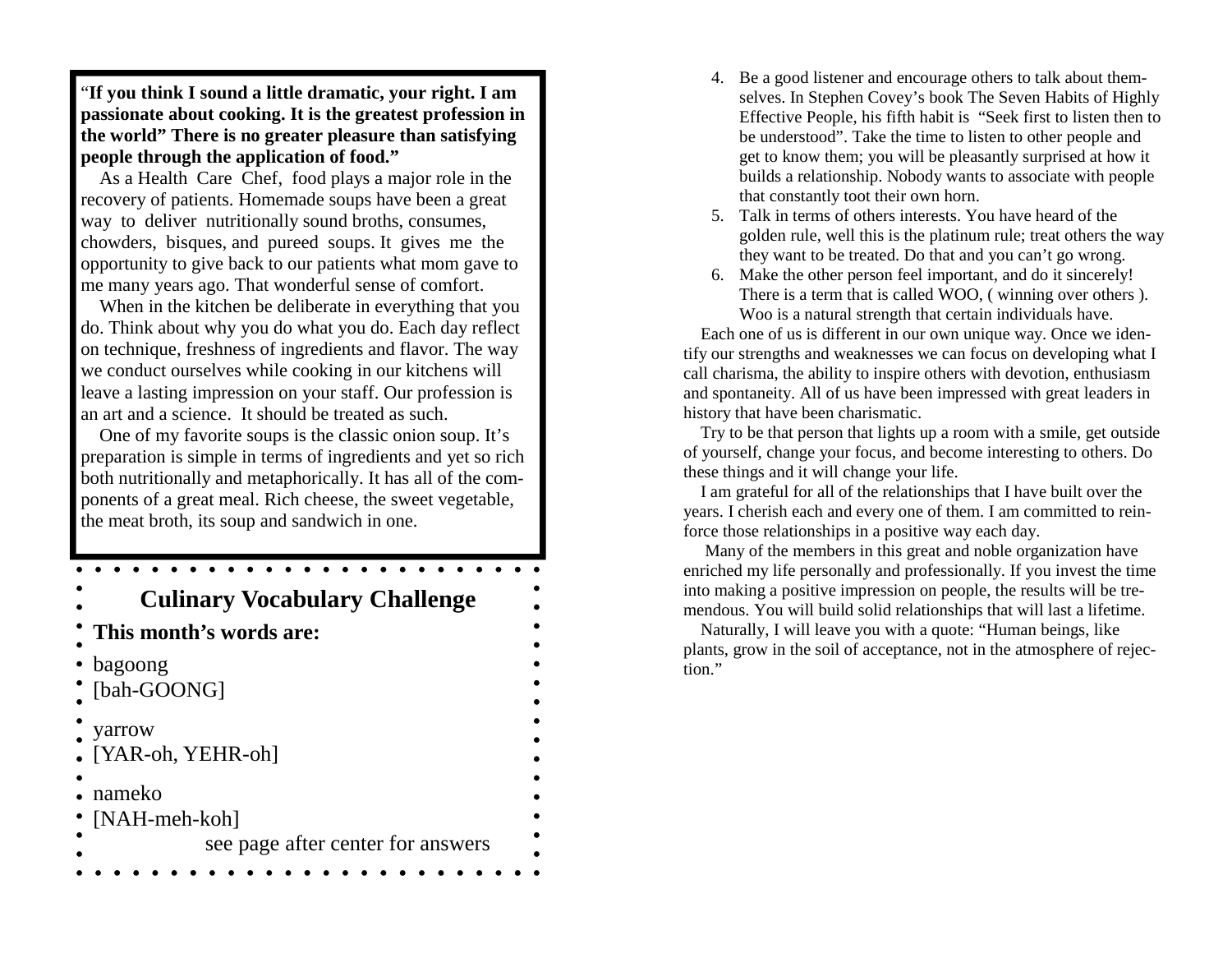#### Building Relationships Stephen A. Bello CEC, AAC

If I had to define the most significant attribute of being a member of The American Culinary Federation Long Island Chapter it can be summarized in two words, building relationships. "Warmth, kindness, and friendship are the most yearned for commodities in the world. An individual who can provide those qualities will never be lonely."

 Over the years I have been blessed with wonderful and meaningful friendships throughout the country. The American Culinary Federation has availed me the opportunity to build a network of friends and associates that add value to me as a chef and a human being. These positive relationships did not just happen. It took a constant and continued effort to build and reinforce those relationships day to day and year to year.

 I encourage all of you to build relationships with growth potential. It's true that everyone has something to teach us. "Interact with people that stretch you mentally". Learning is often the reward for spending time with remarkable people. Try to identify individuals with uniqueness and strength. Relationships help us define who we are and what we become.

 Several months ago I was doing some research for a management workshop and read a section from Dale Carnegie; it had a profound impact on me. The following is my translation.

Dale Carnegie states that there are six ways to make people like you:

- 1. You must become genuinely interested in others. It doesn't matter how much power, education, or expertise you posses, people will respond to you more favorably if you first let them know that they matter to you as individuals. People don't care how much you know until they know how much you care.
- 2. Smile, if you want to draw others to you, light up your face with a smile. Leave a wonderful first impression, it may be the only impression you get, so make it count.
- 3. Remember that a persons name is to him or her the sweetest and most important sound. Remembering a persons name leaves a lasting impression. Recollecting names has always been a trial of strength for me; I try to use specific identifiers to help me remember names. It is a challenge that I work on each day.

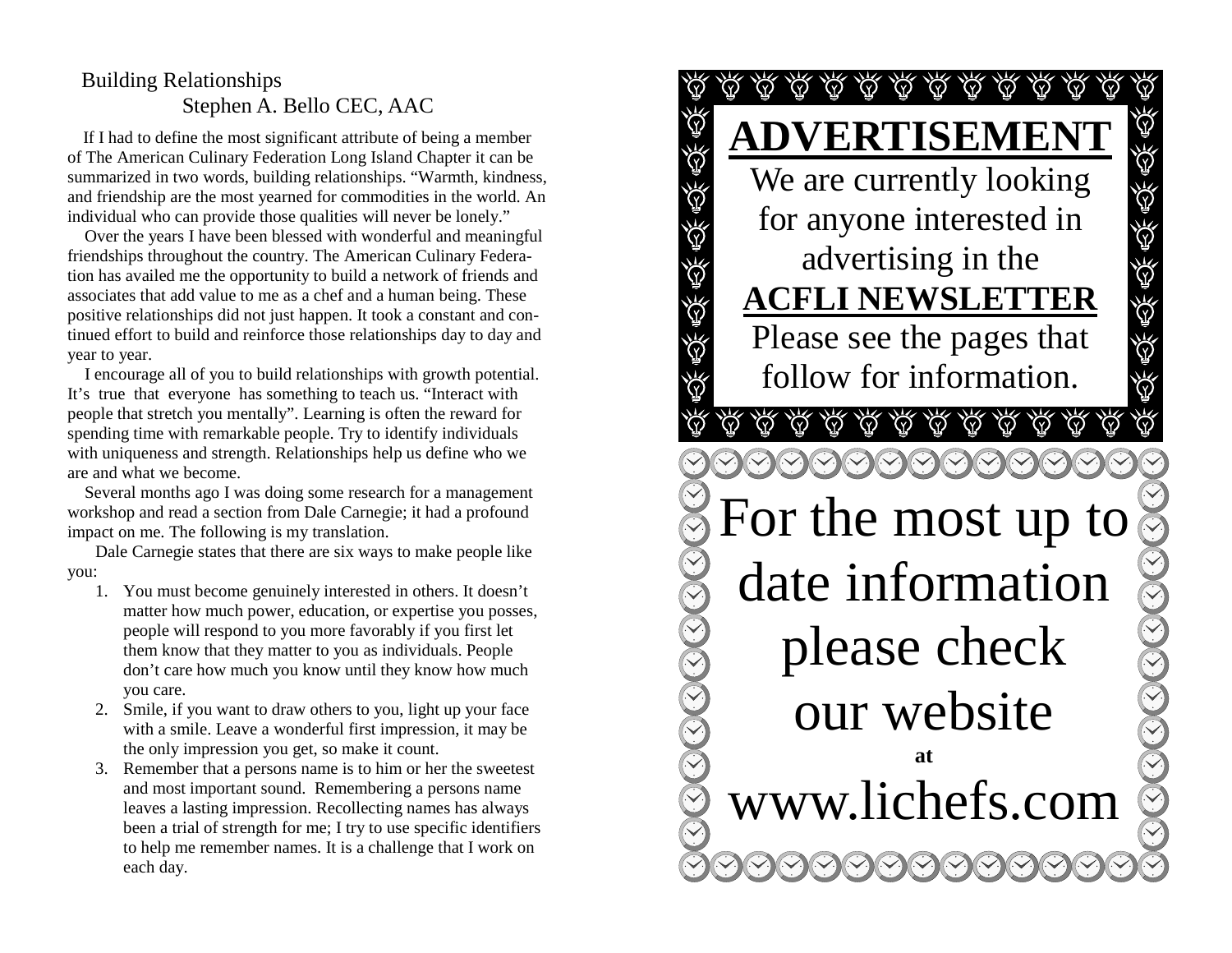



To purchase merchandise and support the ACFLI, go to the URL below and use the special code "ACFLI"

**www.AllTheStores.com/acfli.php**  To advertise call Larry Weiss @631-563-9384 or email:lwchef@aol.com or salil@allthestores.com

Your Ad 1/4 page \$125.00

# UPCOMING EVENTS CALENDAR

**CONDITIONS AND CONDITIONS OF A START OF A START OF A START OF A START OF A START OF A START OF A START OF A ST** March 7th— Membership Meeting Marriott Islandia, Exit 56/57 LIE See inside back cover for directions March 14th—Evening of Good Taste Cresthollow country club March 21st —ACFLI Practical Exam Barry Tech Westbury **ZOZOZOZOZOZ** April 4th— ACFLI Meeting— Check Meeting Reminder for Location April 18th— ACFLI Practical Exam Barry Tech, Westbury April 20th—Kings Show: See application in rear of newsletter May 7th— ACF Meeting-Chateau Briand, Westbury: Visit to Mulberry Street May 21st— ACFLI Practical Exam Barry Tech, Westbury Last scheduled ACFLI Exam until September **June Meeting Tuesday June 7th Annual BBQ, Fox Hollow, Woodbury PLEASE NOTICE CHANGE**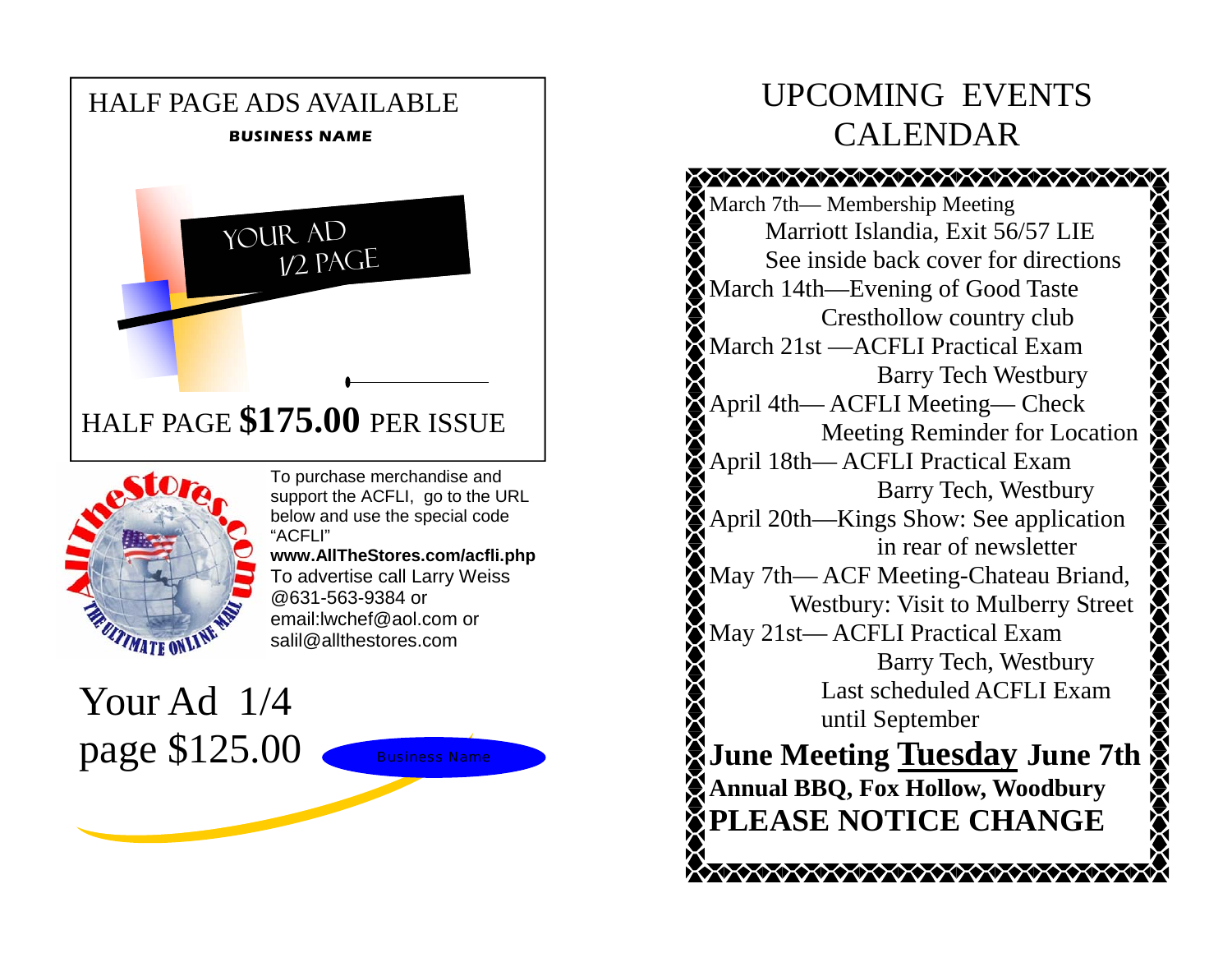# 

Culinary Vocabulary

### **bagoong**

A Philippine condiment that's popular in Hawaii and throughout the Pacific. Bagoong is made from shrimp for small fish that have been salted, cured and fermented for several weeks. The resulting salty liquid (called patis ) is drawn off and used separately as a sauce or condiment. In addition to being served as a condiment, bagoong is used as a flavoring in many

#### **yarrow**

[YAR-oh, YEHR-oh]

Any of several very pungent, aromatic herbs found in Europe and North America. Known as milfoil in Europe, yarrow has a very strong aroma and flavor and is therefore used sparingly to flavor salads, soups and occasionally egg dishes. It may also be used to brew a tisane (herb tea).

#### **nameko**

#### $\delta$  [NAH-meh-koh]

A small Japanese mushroom that ranges in color from orange to amber to gold. The nameko has a soft almost gelatinous texture and a rich, earthy aroma and flavor.  $\delta$  It's highly regarded and used primarily in Japanese soups and one-pot dishes. Though nameko mushrooms are seldom found fresh in the United States, they're available canned in Asian markets. The nameko is available canned in Asian markets. The name ko is  $\hat{\pi}^8$ .<br>
Signetimes also called cinnamon cap.<br>  $\hat{\xi}$ .

૬ S : ૬ S : ૬ S : ૬ S : ૬ S : ૬ S : ૬ S : ૬ S : ૬ S : ૬ S : ૬ S : ૬ S : ૬ S : ૬ S :<br>' નૈં 6 નૈં 6 નૈં 6 નૈં 6 નૈં 6 નૈં 6 નૈં 6 નૈં 6 નૈં 6 નૈં 6 નૈં 6 નૈં 6 નૈં 6 નૈં 6 નૈં 6

# MAKE AN IMPACT PURCHASE A FULL PAGE \$250.00



Use this space to tell your readers about your business, product, service, or event. This text should tell the reader what your offer can do for them.

*Describe your location by landmark or area of town.* 

Business Name

*List your hours or the time and date of your event.* 

**Organization** 

**PLEASE CONTACT JOHN MURPHY at chefjm@optonline.net to order your ad**